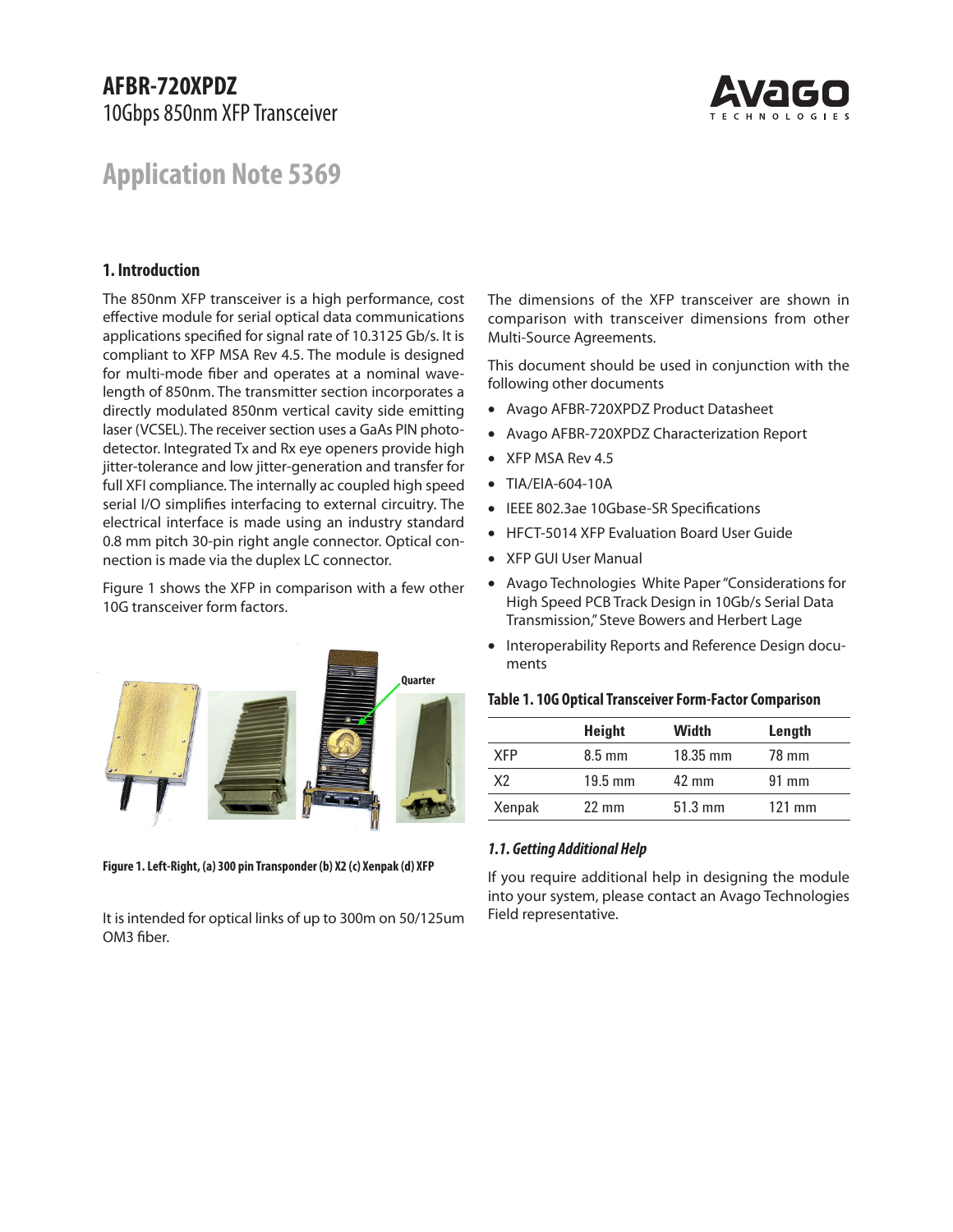# **2. Module Description**

This application note is intended for use as a design guide for system designers. It also details some important results of the Avago Technologies AFBR-720XPDZ characterization that will facilitate a better understanding of the XFP's performance.

# *2.1. Functional Description*

The XFP uses the high-speed XFI interface to convert 10Gbps serial electrical data into an optical serial bit stream.

# *2.2. Transmitter Path Summary*

The transmitter section of the AFBR-720XPDZ houses a fully hermetic Transmitter Optical Sub Assembly. The source used in this product is a Vertical Cavity Side Emitting Laser (VCSEL). The VCSEL operates at a nominal center wavelength of 850nm.

# *2.3. Receiver Path Summary*

The receiver section of the AFBR-720XPDZ houses a GaAs p-i-n receiver photodiode and an electronic pre-amplifier for excellent responsivity characteristics.

# *2.4. High-Speed (XFI) Path Summary*

Tx and Rx eye openers provide high jitter-tolerance and low jitter generation and transfer for full XFI compliance. The internally ac coupled high speed serial I/O simplifies interfacing to external circuitry.

# *2.5. Low-Speed Signals*

The XFP provides 7 low-speed signals that are used for reporting status as well as a means for the host board to control the XFP.

- Mod\_NR
- Mod\_DeSel
- Interrupt
- TX\_DIS
- Mod\_ABS
- RX\_LOS
- P\_Down/RST

All the 7 pins are LVTTL compatible.

# *2.6. 2-wire interface*

The XFP has static and dynamic memory contents that are accessible through a 2-wire interface. The 2-wire interface follows the communication protocol as outlined in the XFP MSA. The signaling scheme is based on Low Voltage TTL operating at a nominal voltage of 3.3V.

For a detailed description of the 2-wire communication protocol, please refer to the XFP MSA Rev 4.5.

# **3. Applications**

The Avago AFBR-720XPDZ is designed for 10Gigabit Ethernet Application.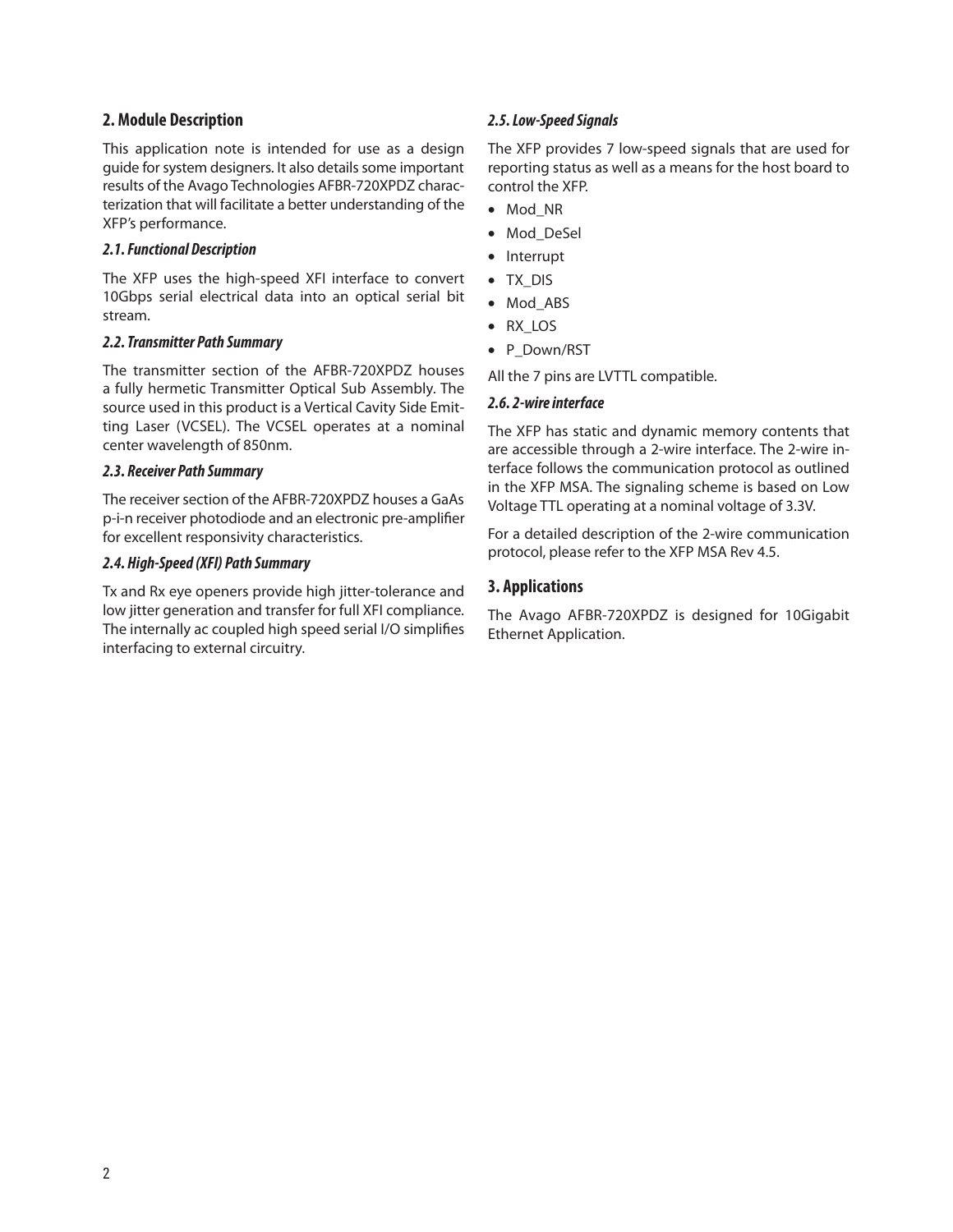

**Figure 2. The AFBR-720XPDZ configured in a 10GbEthernet Application**

# **4. Design Guidelines**

# *4.1. PCB layout*

#### *Description*

The XFP requires high-speed traces between the ASIC/ SERDES and the XFP. This is referred to as the 'XFI Channel.' The channel provides a reliable high-speed connection between the ASIC and the XFP module on the host board.

# *Design Tips*

There are many factors affecting the signal integrity of high-speed data links: -

- 1. Track dimensions
- 2. Dielectric material properties of the PCB
- 3. The physical design of the pluggable connector (effects of implementation)
- 4. Discontinuities between the track and component pads (reflections)
- 5. Type and length of track used, microstrip / strip line
- 6. Physical configuration of vias
- 7. Data pattern dependency of the signal quality – jitter
- 8. Temperature Dependency

The most common material used for designing tracks is FR-4. At 5.5 GHz, the e (dielectric constant) of FR-4 is  $\sim$  4.2. For high-data rate systems, dielectric losses are higher than skin-effect losses. For short trace lengths, the use of lossy material may introduce additional attenuation that improves return loss in the XFI channel.

The introduction of vias into the high-speed path will lead to multiple reflections that degrade the quality of the signal.

For XFI channels where the transceiver and the Avago Technologies XFPs are close to each other, the use of standard FR-4 micro-strip lines with high losses becomes feasible.

For XFI channels that are much longer, the use of stripline interconnects incorporating low loss FR-4 material may be required. It is also important to follow the essential rules of via design, including (a) appropriate clearances and (b) back-drilling to reduce via stub lengths.

Please refer to Avago Technologies white paper on "Considerations for High Speed PCB Track Design in 10 Gbps Serial Data Transmission" for more detailed analysis and information.

The XFP MSA also offers useful design tips regarding the construction of the high-speed lines and vias, that will help minimize back-reflections, jitter and maintain signal integrity.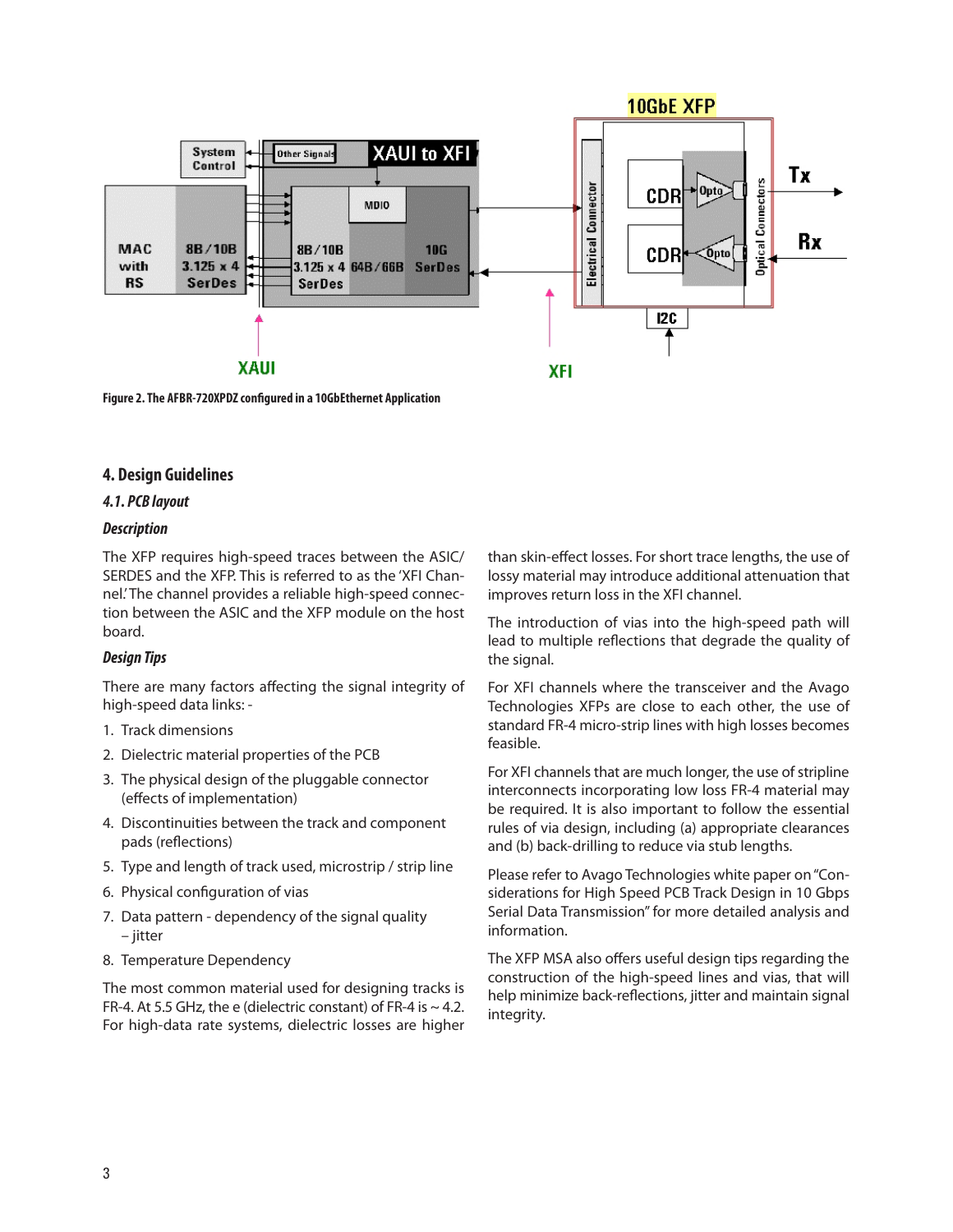### *Module Characterization Data*

The Avago Technologies XFP has been tested to all the XFI high-speed parameters.

#### **Table 2. XFI Input Characterization Results**

| <b>Transceiver Electrical Input</b>             | <b>Datasheet</b><br><b>Min</b> | <b>Datasheet</b><br>Max | <b>Nominal</b>      | Min                        | <b>Max</b> | <b>Sample</b><br><b>Size</b> |
|-------------------------------------------------|--------------------------------|-------------------------|---------------------|----------------------------|------------|------------------------------|
| Differential Input sensitivity (mV)             |                                |                         | 40                  | 30                         | 45         | 5                            |
| Differential Input Return Loss<br>(SDD11)       |                                |                         | $>$ 14 dB<br>marqın | 2.0 dB<br>margin           |            |                              |
| <b>Common Mode Input Return Loss</b><br>(SCC11) |                                |                         | $>12$ dB<br>margin  | $2.3 \text{ dB}$<br>margin |            |                              |

#### **Table 3. XFI Output Characterization Results**

| <b>Transceiver Electrical Input</b>               | <b>Datasheet</b><br>Min | <b>Datasheet</b><br>Max | <b>Nominal</b>      | Min              | <b>Max</b>               | <b>Sample</b><br><b>Size</b> |
|---------------------------------------------------|-------------------------|-------------------------|---------------------|------------------|--------------------------|------------------------------|
| <b>Differential Output Amplitude</b><br>(mV)      |                         |                         | 652                 | 614              | 690                      | 30                           |
| <b>XFI Fall Time</b>                              | 24 <sub>ps</sub>        |                         | 33.2                | 33.2             | 35                       | 30                           |
| <b>XFI Rise Time</b>                              | 24 <sub>ps</sub>        |                         | 35.1                | 33.6             | 36.9                     | 30                           |
| <b>Common Mode Output Return</b><br>Loss (SCC22)  |                         |                         | $>12$ dB<br>margin  | 2.0 dB<br>margin | $\overline{\phantom{a}}$ | 3                            |
| <b>Differential Output Return Loss</b><br>(SDD22) |                         |                         | $>$ 19 dB<br>margin | 1.6 dB<br>margin | $\overline{\phantom{a}}$ | 3                            |
| XFI Mask (%)                                      | 0                       |                         | 24                  | 17               | 35                       | 5                            |

# *4.2. Power Supply Filtering*

#### *Description*

The XFP module requires the presence of a Host supplied power supply filtering scheme to reduce noise present in the power supply rails to the XFP transceiver.



**Figure 3. XFP MSA Filtering Scheme (courtesy : XFP MSA Association)**

# *Design Tips*

Avago recommends that the system designer use the power supply filter recommended by the XFP MSA.

#### *Module Characterization Data*

Module characterization data shows that, in the absence of any filtering and when applied with MSA required power noise in the frequency range of 3kHz to 10MHz, the sensitivity of the XFP receiver degrades by less than 2dB.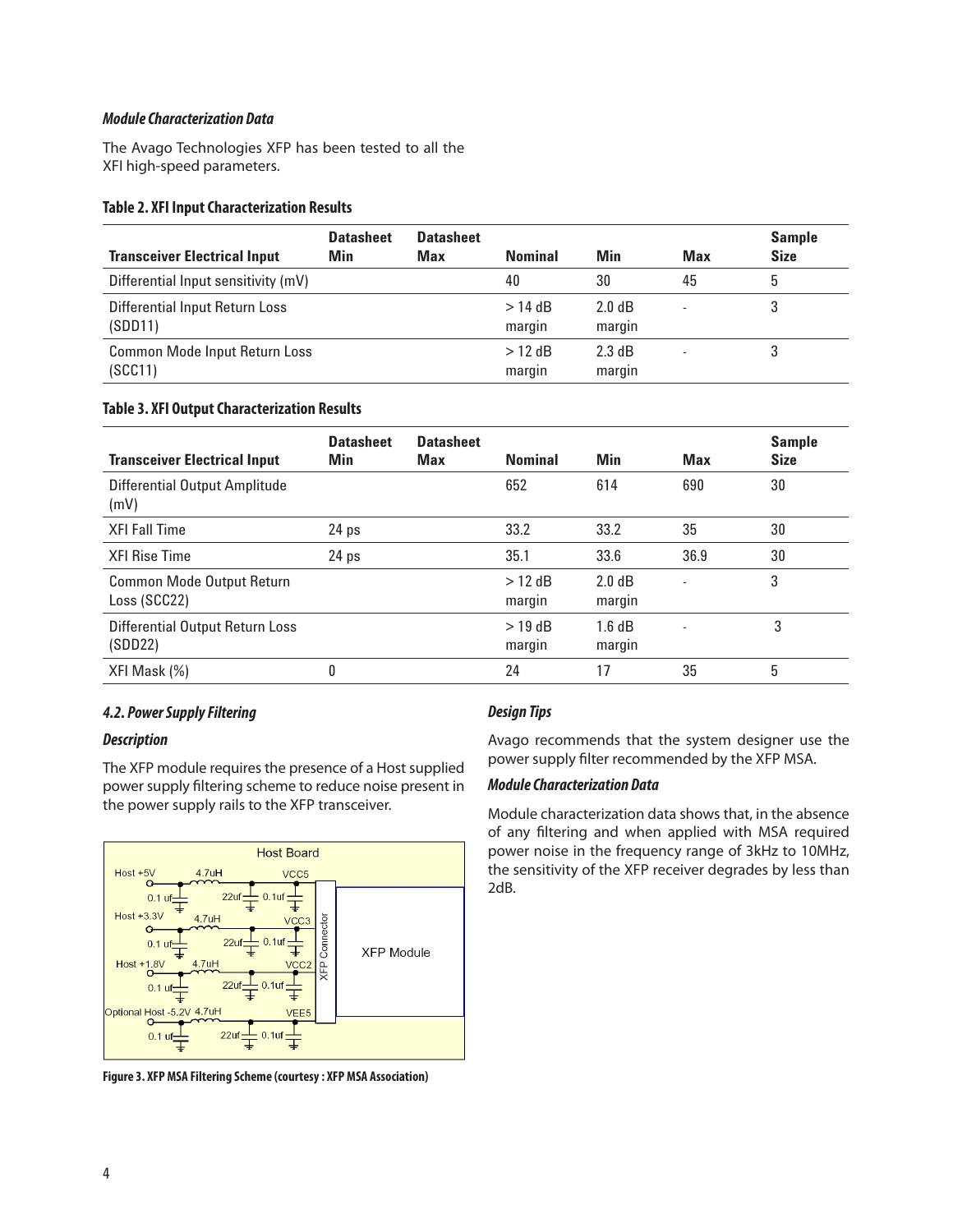# *4.3. EMI considerations*

#### *Design Tips*

# *4.3.1. Gasketing*

While designing for EMC considerations, it is recommended that the customer use both the front and rear EMI gaskets as called out in the XFP MSA.

The front gasket acts as an EMC seal that sits between the Bezel and the front of the XFP cage.

The rear EMI gaskets are provided along with the XFP cage to prevent any emissions from escaping the rear of the transceiver or the XFI connector.

# *4.3.2. Layout Considerations*

For XFI channels where the transceiver and the Avago Technologies XFPs are close to each other, radiations from the traces will be minimal and contribute very little to the overall EMI of the system. In these cases, the use of standard FR-4 micro-strip lines with high losses becomes feasible.

For XFI channels that are much longer, the use of stripline interconnects incorporating low loss FR-4 material may be required. It is also important to follow the essential rules of via design, including (a) appropriate clearances and (b) back-drilling to reduce via stub lengths.

#### *Module Characterization Data*

The Avago 850nm XFP transceiver shows a nominal of 15dB margin at 5.1GHz and 7dB margin at 15.4GHz to the FCC Class B specifications for radiated emissions. The tests for radiated emissions were carried out in a GTEM test cell.

# *4.4. Low-speed signaling*

# *Description*

The XFP provides 7 low-speed signals that are used for reporting status as well as a means for the host board to control the XFP.

- Mod\_NR
- Mod\_DeSel
- Interrupt
- TX\_DIS
- Mod\_ABS
- RX\_LOS
- P\_Down/RST

# *Design Tips*

All the 7 pins are LVTTL compatible (working on a nominal supply of 3.3V). Please ensure that the LVTTL output pins — Mod\_ABS, Mod\_NR, Rx\_LOS, Interrupt pins are pulled up to Vcc on board using a resistor between 4.7k-10k ohms.

# *Module Characterization Data*

| <b>Parameter</b>     | <b>Timing at Room Temp</b> |
|----------------------|----------------------------|
| Tx ON                | 20 us                      |
| Tx OFF               | 1 us                       |
| <b>Rx LOS Assert</b> | $30$ us                    |
| Rx LOS Negate        | 33 us                      |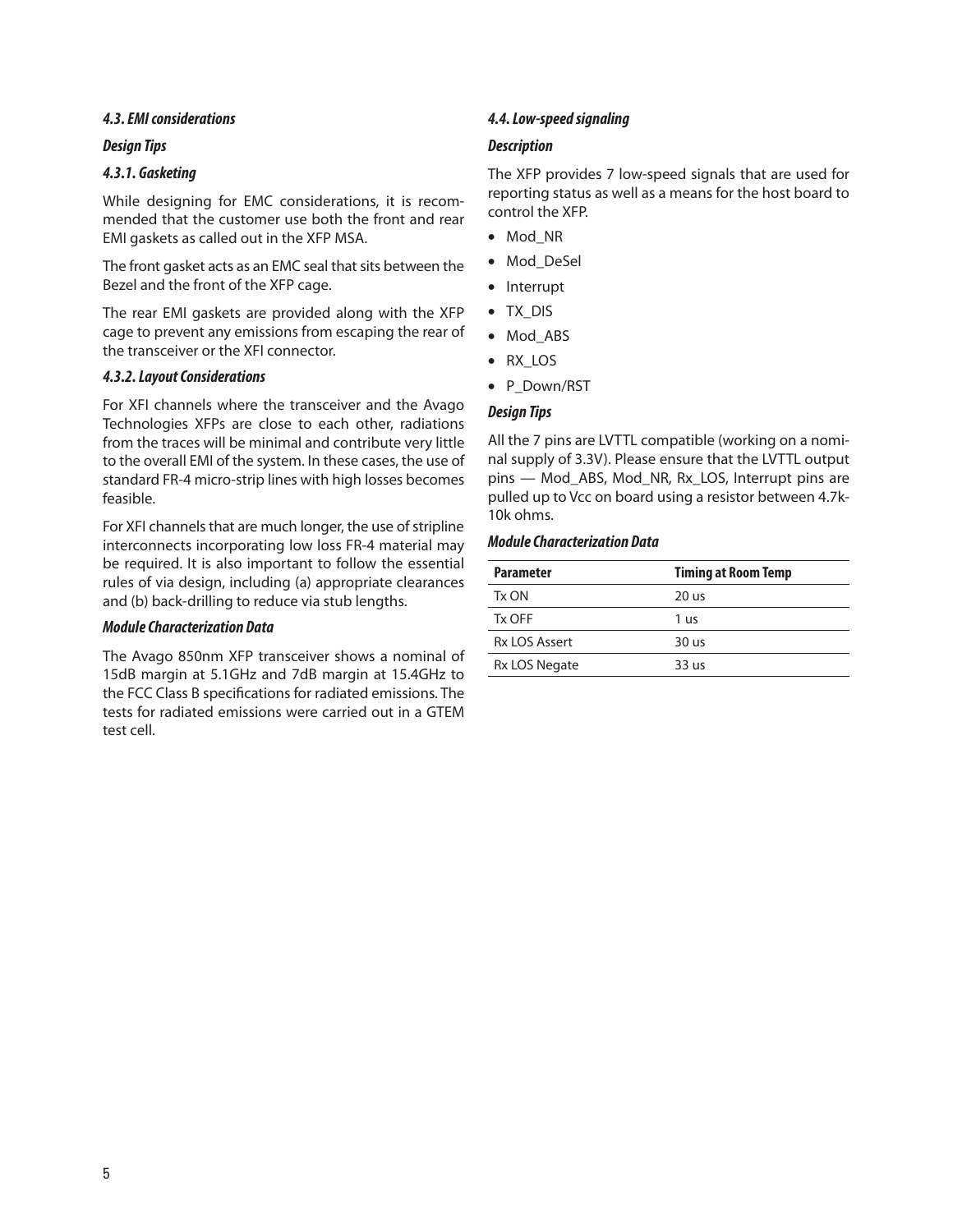#### *4.5. Optical Link Guidelines*

The link length that the Avago AFBR-720XPDZ transceiver can be used for is dependent upon the fiber type used. For 10 Gigabit Ethernet traffic, the maximum link length specified in the IEEE802.3ae standard is 300m with OM3 fiber, 82m with OM2 fiber and 33m with OM1 fiber.

#### **4.6. 2-wire Interface Design & Usage Guidelines**

The Avago Technologies XFP module performs all the Read/Write functional capabilities outlined in the MSA. This includes:

- Current Address Read
- Random Read
- Multiple Read
- 4-byte Sequential Write

The XFP module always operates in a 'slave' mode and hence needs a master that can provide a clock for serial communication. Please note that the XFP module is allowed to hold the clock low for up to 500 us before continuing to execute a read or write command issued by the master.

Figure 4 below shows the memory map of the XFP module.

The lower 128 bytes of the EEPROM contain, among other things:

- Thresholds for Alarms & Warnings
- Digital Diagnostic Information
- Interrupts and flags
- Control/Status bits
- Page Select byte

#### *Module Characterization Data*

Table 4 shows a snapshot of the XFP software timing characteristics.

#### **Table 4. XFP Software Timing Characteristics**

| Parameter (2-wire)            | AFBR-<br>720XPDZ | <b>MSA</b><br>values |
|-------------------------------|------------------|----------------------|
| <b>TX</b> Disable assert time | $<$ 1 ms         | $< 100$ ms           |
| TX Disable deassert time      | $< 50$ ms        | $< 100$ ms           |
| P Down assert time            | $<$ 1 ms         | $< 100$ ms           |
| P Down deassert time          | $< 110$ ms       | $<$ 300 ms           |
| RX LOS assert time            | $<$ 1 ms         | $< 100$ ms           |
| RX LOS deassert time          | $< 10$ ms        | $< 100$ ms           |
| MOD NR assert time            | $< 2$ ms         | $< 100$ ms           |
| <b>MOD</b> NR deassert time   | $< 5$ ms         | $< 100$ ms           |
| Analog parameter data ready   | $< 200$ ms       | $< 1000$ ms          |



**Figure 4. XFP EEPROM Content Map (courtesy: XFP MSA Association)**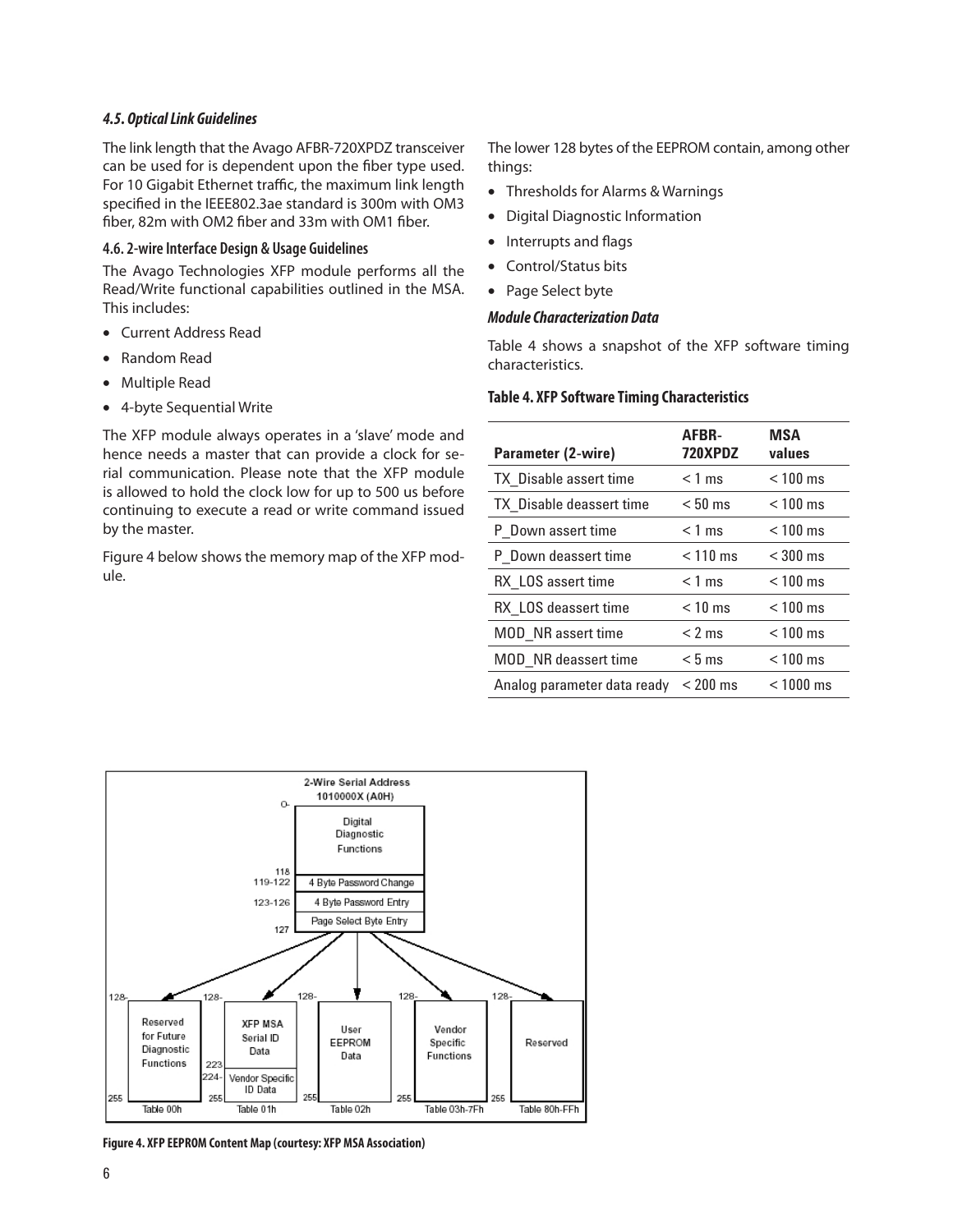#### *4.7. Mechanical Design Guidelines*

The Avago Technologies AFBR-720XPDZ transceiver conforms to the mechanical dimensions of the XFP 10 Gigabit Small Form Factor Pluggable Module MSA specification, revision 4.5, dated August 2005. They also conform to the TIA/EIA-604-10A specification for the LC fiber optic connector (FOCIS 10A).

#### *Mechanical Tests*

As required by the XFP MSA Revision 4.5, Avago Technologies has performed interoperability testing with EMI cages from several XFP cage vendors. For more information on interoperability testing data, please contact your local Avago Technologies Field Sales Engineer.

Avago Technologies has also performed several tests of the optical connector system to ensure robust design and reliability. Several tests are based on Telcordia GR-326, which is a single-mode connector specification, but components of it have been adopted for transceiver testing.

### **4.8. Thermal Design Guidelines**

Avago Technologies specifies an XFP module case temperature range of 0°C to 70°C, measured on the top surface of the module, and guarantees performance within this temperature range. The application environment should be designed (module density, heatsink size, air flow rate, flow bypass, upstream components, PCB conductivity, etc.) to ensure the case temperature does not exceed this requirement.

To facilitate design, a FloTherm thermal model is available for the XFP transceiver.

#### **Table 5. EMI Cage Mechanical Testing Results**

| <b>TEST</b>                                       | <b>SPECIFICATIONS</b>                                                                                                            | <b>Avago PERFORMANCE</b>              |
|---------------------------------------------------|----------------------------------------------------------------------------------------------------------------------------------|---------------------------------------|
| <b>Transceiver Retention</b>                      | Axial pull on module in cage with force gauge. XFP MSA<br>Specification of 90 N minimum.                                         | Tested $> 90$ N.                      |
| Transceiver Insertion/<br><b>Extraction Force</b> | Insert/remove module with force gauge from known cage<br>vendors. XFP MSA specification - insertion: 40 N, extrac-<br>tion: 30N. | Insertion $<$ 35N<br>Extraction < 27N |

#### **Table 6. Optical Mechanical Testing Results**

| <b>TEST</b>                                       | <b>SPECIFICATIONS</b>                                                                                                                                                                                                                                                                                                                     | <b>Avago PERFORMANCE</b>                               |
|---------------------------------------------------|-------------------------------------------------------------------------------------------------------------------------------------------------------------------------------------------------------------------------------------------------------------------------------------------------------------------------------------------|--------------------------------------------------------|
| <b>Fiber Connector</b><br>Side-Load               | Based on Telcordia GR-326 Rev 3, Sect. 4.4.3.4 Proof Test.<br><0.5 dB optical power loss increase. 20N (5lbf), N-S-E-W<br>loading with duplex connector substitute. Check optical<br>power before & after loading. Test at both initial and retest<br>with 168H 85C/85RH pre-conditioning. Tests structural<br>strength of module/optics. | Max 0.17 dB variation<br>during side load after 85/85. |
| <b>Fiber Connector</b><br>Retention               | Based on Telcordia GR-326 Rev 3, Sect. 4.4.3.4 Proof Test.<br>68N (15 lbf) axial pull on fiber, unpowered. Tests structural<br>strength of module/retention of cable.                                                                                                                                                                     | Tested $> 68$ N.                                       |
| <b>Transmission Under</b><br>Applied Load - Axial | Based on Bellcore GR-326 Rev 3, Sect. 4.4.3.5, < 0.5 dB<br>optical power loss increase during load. 4.5 N (1.125 lbf)<br>axial pull on Tx (simplex) fiber.                                                                                                                                                                                | 0.03 dB max attenuation<br>under load.                 |